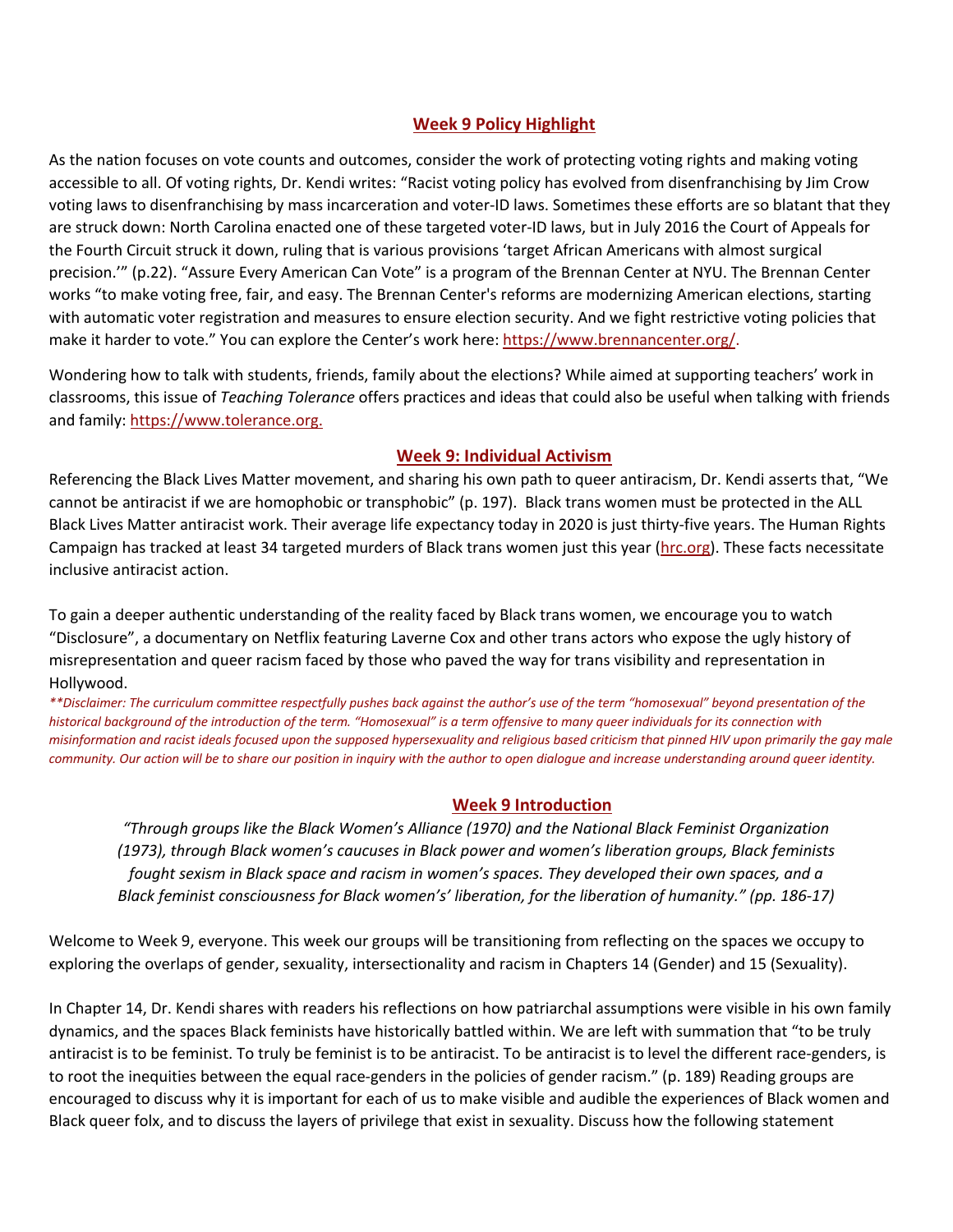resonates with your group members: *A cisgendered white male holds power and levers of opportunity that exceed all other sexual identities across the spectrum*.

In Chapter 15, Dr. Kendi is transparent with the grappling he did with his own queer racism. He reminds us that the most ideal place to stand is in front of the individual, thing, or concept that forces us to sit with our discomfort to shed old stories, racist childhood upbringing, and assumptions that perpetuate racism. As we observe the 'Karens' in society today, making blasphemous racist reports to the police and standing on lawns pointing guns at peaceful protestors, it is important to acknowledge the privilege and power of these "patriarchal women" (p.199).

| <b>Activity</b>                                       | <b>Time</b>                                | <b>Reflection, Dialogue, Action</b>                                                                                                                                                                                                                                                                                                                                                                                                                                                                                                                               | <b>Process Suggestions</b>                                                                                                                                                                                                                                                                                                                                                                                                                                                                                                                                                                 |
|-------------------------------------------------------|--------------------------------------------|-------------------------------------------------------------------------------------------------------------------------------------------------------------------------------------------------------------------------------------------------------------------------------------------------------------------------------------------------------------------------------------------------------------------------------------------------------------------------------------------------------------------------------------------------------------------|--------------------------------------------------------------------------------------------------------------------------------------------------------------------------------------------------------------------------------------------------------------------------------------------------------------------------------------------------------------------------------------------------------------------------------------------------------------------------------------------------------------------------------------------------------------------------------------------|
|                                                       | estimate*                                  |                                                                                                                                                                                                                                                                                                                                                                                                                                                                                                                                                                   |                                                                                                                                                                                                                                                                                                                                                                                                                                                                                                                                                                                            |
| Self-<br><b>Reflection</b><br>Prior to ABC<br>meeting | 5-10 minutes*<br>Prior to<br>meeting       | Kendi's book is a kind of memoir. He is<br>writing his story and writing about racism<br>and anti-racism. While Kendi does recount<br>the experiences of his mother as seen<br>through his eyes, he first explicitly talks<br>about gender and the experiences of Black<br>women more than half-way through the<br>book. To what extent do you think this<br>matters? Why?<br>How did you discover your sexuality? What<br>social messages influenced the development<br>of your sexuality? Did the individual primarily<br>responsible for your understanding of | Read and think about these questions<br>before and after reading the chapter.<br>Read the chapters before the ABC<br>meeting.<br>If you cannot read the chapter(s)<br>before the meeting, come to the ABC<br>meeting anyway. Participate humbly<br>knowing that you have not read the<br>chapter.                                                                                                                                                                                                                                                                                          |
| <b>Discussion</b><br><b>ABC</b> meeting               | Greeting and<br>Settling in<br>10* minutes | sexuality reflect your identity?<br>1. Check in with each other (How are you?)<br>Welcome and Agenda<br>2.<br>Review and check on Participation<br>3.<br>Norms (very brief)<br>How is the group doing? Any<br>changes to norms needed?<br>Review chapter to identify a key passage<br>4.<br>or two (to warm-up get back into the<br>chapter after a busy day)<br>Take turns sharing a passage.<br>5.                                                                                                                                                              | Arrive early to the meeting so you<br>can catch up<br>Facilitator welcomes everyone and<br>shares the agenda (made at the<br>previous meeting.)<br>Facilitator asks the group to reflect<br>briefly on participation norms. Ideas<br>for how to reflect:<br>Review individual<br>➤<br>participation and norms<br>silently. Facilitator asks each<br>individual to reflect on one<br>norm the individual has done<br>well and one they need to<br>work on. End.<br>Review group process while<br>silently reflecting on norms.<br>Facilitator asks for feedback:<br>What is one norm we are |

## **Week 9: Chapter 14 (Gender) & Chapter 15 (Sexuality)** *Pre-ABC Reflection, Discussion Prompts, Actions & Resources*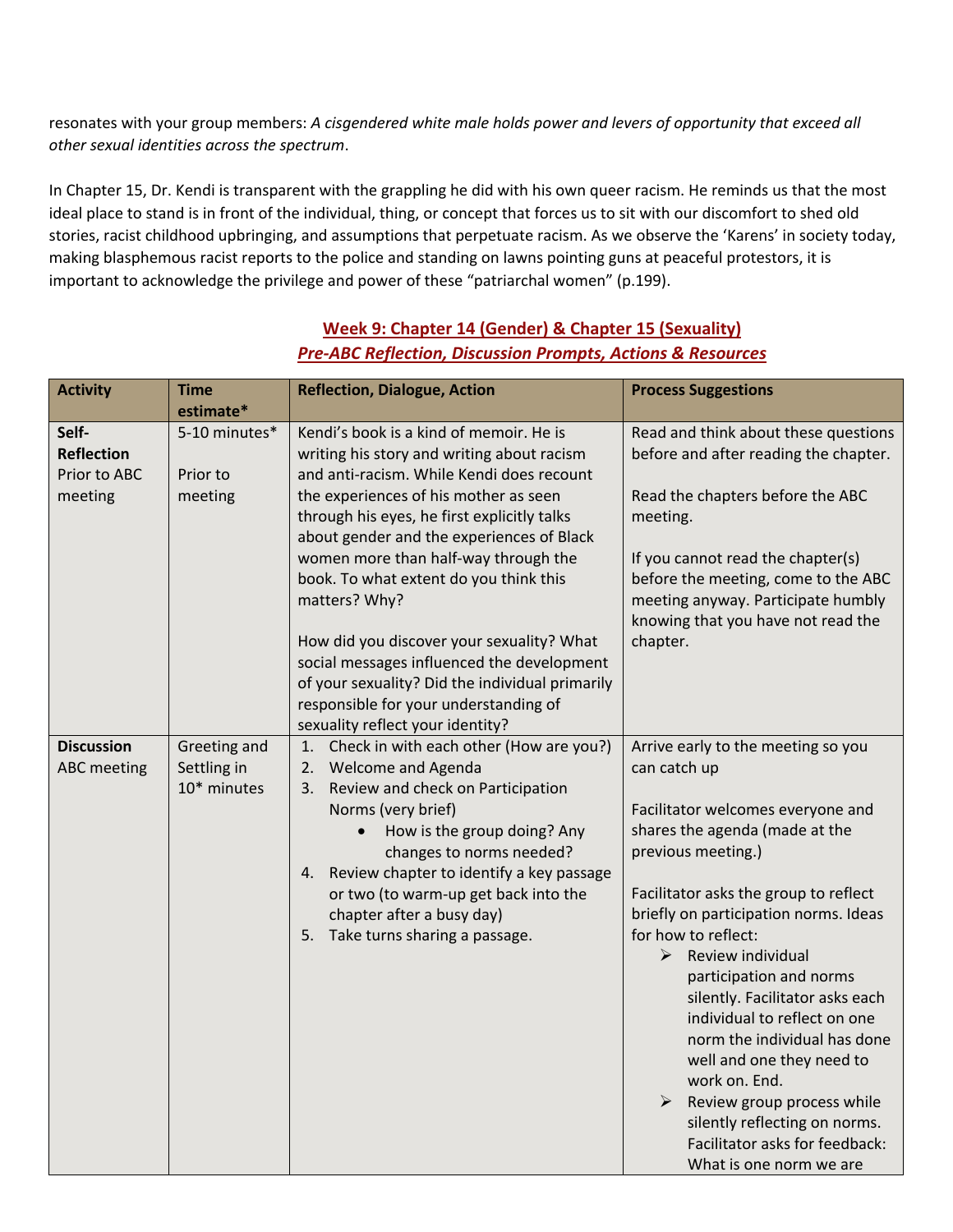|                                 |                                                                                                                                                                                                                                                                                                                                                                                                                                                                                                                                                                           | doing well? One we need to<br>improve on?<br>Review norms by reading<br>them aloud followed by<br>individual reflection or by<br>group discussion: On which<br>one norm should we focus<br>today?<br>$\blacktriangleright$<br>Review norms. Facilitator<br>asks: How are the norms<br>working? What do we need<br>to change, if anything?                                                                                                                                                                                                                                                                                                                                                                                                                                                                                                                                |
|---------------------------------|---------------------------------------------------------------------------------------------------------------------------------------------------------------------------------------------------------------------------------------------------------------------------------------------------------------------------------------------------------------------------------------------------------------------------------------------------------------------------------------------------------------------------------------------------------------------------|--------------------------------------------------------------------------------------------------------------------------------------------------------------------------------------------------------------------------------------------------------------------------------------------------------------------------------------------------------------------------------------------------------------------------------------------------------------------------------------------------------------------------------------------------------------------------------------------------------------------------------------------------------------------------------------------------------------------------------------------------------------------------------------------------------------------------------------------------------------------------|
| Discussion<br>50 minutes*       | What is gendered racism? How does racism<br>disproportionately impact women,<br>particularly Black women? What about the<br>impact on Black people who are gender non-<br>conforming?<br>Based on previous arguments Kendi has<br>made, why is it important to make visible and<br>audible the experiences of Black women and<br>Black queer folks?<br>Do you perceive homophobia and racism to<br>be intertwined? Why or why not? What does<br>it mean to be a queer antiracist to you? What<br>relationship does the Black community share<br>with the queer community? | Everyone has a voice. Ideas for<br>making sure all voices are heard:<br>1. Each person chooses a passage.<br>The discussion begins with each<br>person sharing the passage and<br>why.<br>Round robin, each person talks<br>2.<br>building on previous speaker-in<br>order, around the room.<br>Each one asks one. After making<br>3.<br>a comment, the speaker calls on<br>the next person to comment.<br>Pairs. First pairs share their<br>4.<br>thinking in response to the<br>question. Then each person<br>responds.<br>Return to the chapter/text frequently<br>during the discussion. Remember one<br>purpose is to understand the<br>chapter/book/ideas.<br>Facilitator keeps track of<br>participation and asks questions to<br>ensure that all participants get a<br>chance to talk. In addition, active<br>participants ask questions of their<br>colleagues. |
| Reflection and<br>Action        | Reflect individually: Based on the discussion,<br>what personal action will I take this week?                                                                                                                                                                                                                                                                                                                                                                                                                                                                             |                                                                                                                                                                                                                                                                                                                                                                                                                                                                                                                                                                                                                                                                                                                                                                                                                                                                          |
| 5 minutes*                      |                                                                                                                                                                                                                                                                                                                                                                                                                                                                                                                                                                           |                                                                                                                                                                                                                                                                                                                                                                                                                                                                                                                                                                                                                                                                                                                                                                                                                                                                          |
| <b>Next Steps</b><br>5 minutes* | Plan for the next book club meeting.<br>What chapters are next?<br>What actions have we committed to for<br>next week's meeting? Restate the plan.                                                                                                                                                                                                                                                                                                                                                                                                                        | Facilitator takes notes and<br>reads/restates the plan for the next<br>meeting after the discussion. "We<br>have agreed to"                                                                                                                                                                                                                                                                                                                                                                                                                                                                                                                                                                                                                                                                                                                                              |
| Closing                         | Thank each other and say good-bye!                                                                                                                                                                                                                                                                                                                                                                                                                                                                                                                                        |                                                                                                                                                                                                                                                                                                                                                                                                                                                                                                                                                                                                                                                                                                                                                                                                                                                                          |
| 5 minutes*                      |                                                                                                                                                                                                                                                                                                                                                                                                                                                                                                                                                                           |                                                                                                                                                                                                                                                                                                                                                                                                                                                                                                                                                                                                                                                                                                                                                                                                                                                                          |